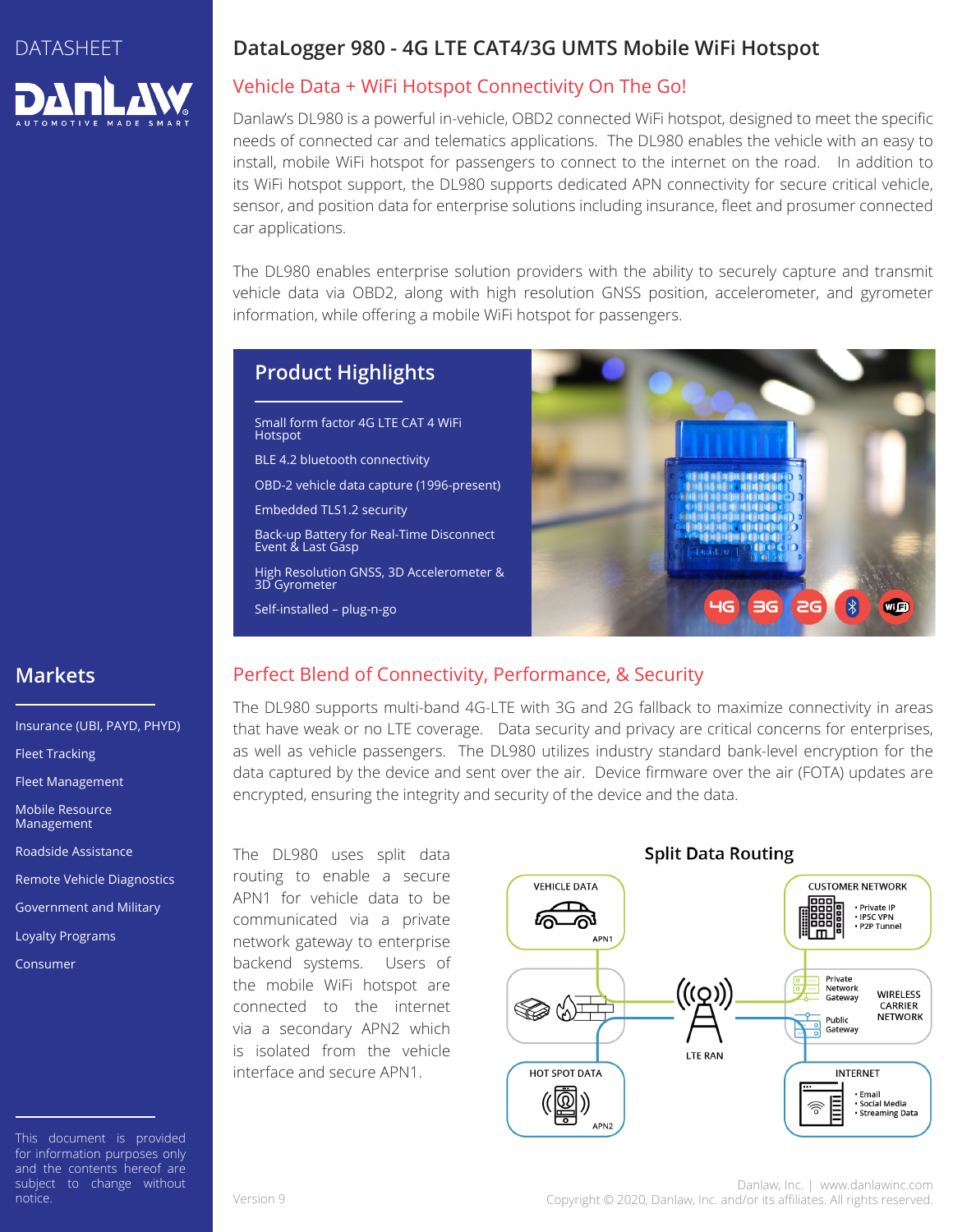

## **Features**

**North American bands** 4G LTE CAT4 LTE Bands 2, 4, 5, 12 3G HSPA+ fallback

#### **European bands**

4G LTE CAT4 LTE Bands 1, 3, 5, 7, 8, 20, 38, 40, 41 3G and 2G fallback

#### **EMEA bands**

4G LTE CAT4 LTE Bands 1, 3, 7, 8, 20, 28 3G and 2G fallback

#### **India & China bands**

4G LTE CAT4 LTE Bands 1, 3, 5, 8, 40, 41 3G and 2G fallback

#### **Australia & Brazil bands**

4G LTE CAT4 LTE Bands 1, 3, 5, 7, 8, 28 3G and 2G fallback

WiFi Hotspot

802.11 a/b/g/n/ac 2.4GHz/5GHz

BLE 4.2 connectivity

Hardware Security Module (HSM)

TLS

GPS/GLONASS/Beidou/Galileo

200mAH LiPo backup battery

Full OBD HSCAN/MSCAN/ **SWCAN** 

Firmware over the air updatable

Proven Qualcomm Technology

This document is provided for information purposes only and the contents hereof are subject to change without notice.

# **DataLogger 980 - 4G LTE CAT4/3G UMTS Mobile WiFi Hotspot**

# Universal Vehicle Connectivity On The Go!

Danlaw's universal communication approach enables reliable wireless data transmission of vehicle and device sensor data to enterprise backend servers and cloud-based infrastructure. This approach supports an "always connected" vehicle experience between vehicles, BLE enabled smart phones, WiFi infrastructure, and backend systems. The DataLogger 980 ensures flexible and cost-effective data transmission via the strongest signal available, or via dedicated and secure connectivity channels.



The DataLogger 980 device supports an "always connected" vehicle experience between vehicles, Bluetooth enabled smartphones, WiFi infrastructure, and cloud-based and backend servers.

## Embedded Security

The DL980 device integrates a powerful Hardware Security Module (HSM), which provides a cybersecurity feature that utilizes industry standard TLS1.2 encryption combined with hardware security support for digital certificate storage and management. Danlaw's HSM feature and TLS1.2 encryption enable bank-level security on the device to secure external interfaces and protect Personally Identifiable Information (PII).



## Stay Connected with Reliable Backup Power

The DataLogger 980's built-in backup LiPo rechargeable battery, extends device connectivity by providing reliable power to capture and transmit real-time data, even when the device is not plugged in, or vehicle power is lost. When vehicle connectivity is imperative to your business application, the backup battery will provide the last gasp location of the vehicle, along with other critical data in the event that the power is lost or the device is disconnected by the user or service shop.